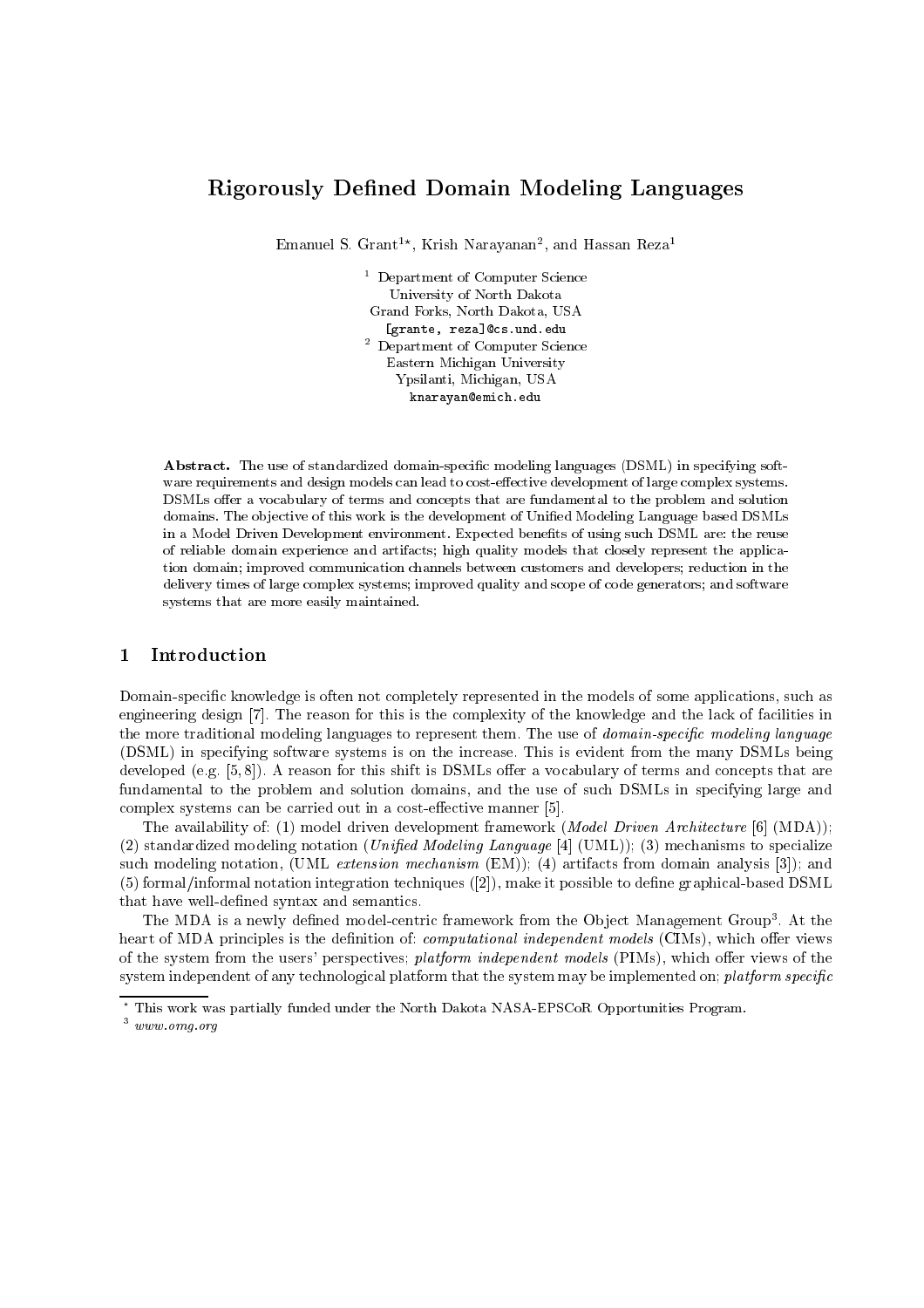*models* (PSMs), which offer views of the system from the intended implementation technological platforms; and mappings between the various models. These models may be expressed in the UML notation.

The UML is a set of graphical and textual notations for modeling various views of software systems, using object-oriented (OO) concepts. The UML specification offers a set of syntactically well-defined modeling notations, and is a general purpose modeling language. The UML's EMs are used to tailor the standard UML concepts for specific enterprise, domain or application requirements. The UML EMs were specifically defined to meet the requirements of some projects which require features beyond those defined in the UML specification.

It has been proposed that DSML developers take an approach that is based on the MDA. In this approach DSML developers will create PIMs of the domain requirement CIMs, using the UML notation. Constraints will be applied to the models (PIMs and CIMs) in order to formally determine the CIM to PIM transformation mapping. The analysis level PIMs are transformed to design level PIMs by refinement *mappings*. The PIMs are then transformed to the desired PSMs in preparation for automatic transformation to the intended code. The mappings between the models may be verified for correctness by analysis of the integrated formal notation constraints.

The remainder of this paper is as follows: Section 2 outlines the framework for DSML development: Section 3 presents the components of DSML, its syntax and semantics: Section 4 defines the process for constructing and using DSMLs; Section 5 looks at related works; and Section 6 concludes with a look at some benefits of using DSML.

# $\overline{2}$ Framework for DSML development

In this work DSMLs are represented as UML profiles of PIMs, PSMs and the mappings between them. The goal is to use features of the UML, namely meta-model elements, extension mechanisms, and profiles within the framework of MDA to define DSMLs as a tool for the application engineer. The components of such DSMLs are to be used at the requirement analysis and design stages of software development, within a tool environment (e.g. Rational Rose<sup>®</sup> [1]). DSMLs provide domain-specific modeling constructs (PIMs and PSMs) to create application models, which may be analyzed before being translated to code. In such an environment, application engineers will develop models using constructs that directly reflect domain concepts, and these models will incorporate expert experiences related to development decisions.

A high-level architectural description of the development environment for DSML, which is termed *Rigorous Domain-Specific Software Engineering* (RDSSE) in this work, is illustrated in Figure 1. A DSML, in RDSSE, is a packaged set of UML model elements and domain meta-models that have been precisely developed for use in a specific problem domain. The semantics and syntax of DSML are specified with informal and formal notations — the informal UML meta-models, and formal UML Object Constraint Language (OCL) [4] constraints. The *feedback* arrows between the activities in RDSSE are to facilitate modifications to the DSML that may arise from errors, inconsistencies, omissions, and new requirements that have been uncovered during execution of the RDSSE activities (Domain Analysis and Design, Domain Language Engineering and Application Engineering). The feedback activities provide support for backward compatibilities when changes occurred in the requirements of the domain.

# $\boldsymbol{3}$ **DSML** Components

DSMLs are presented as a set of components — domain meta-models (descriptions of PIMs, PSMs) and domain rules (adaptation, composition and transformation), which defines the syntax and semantics of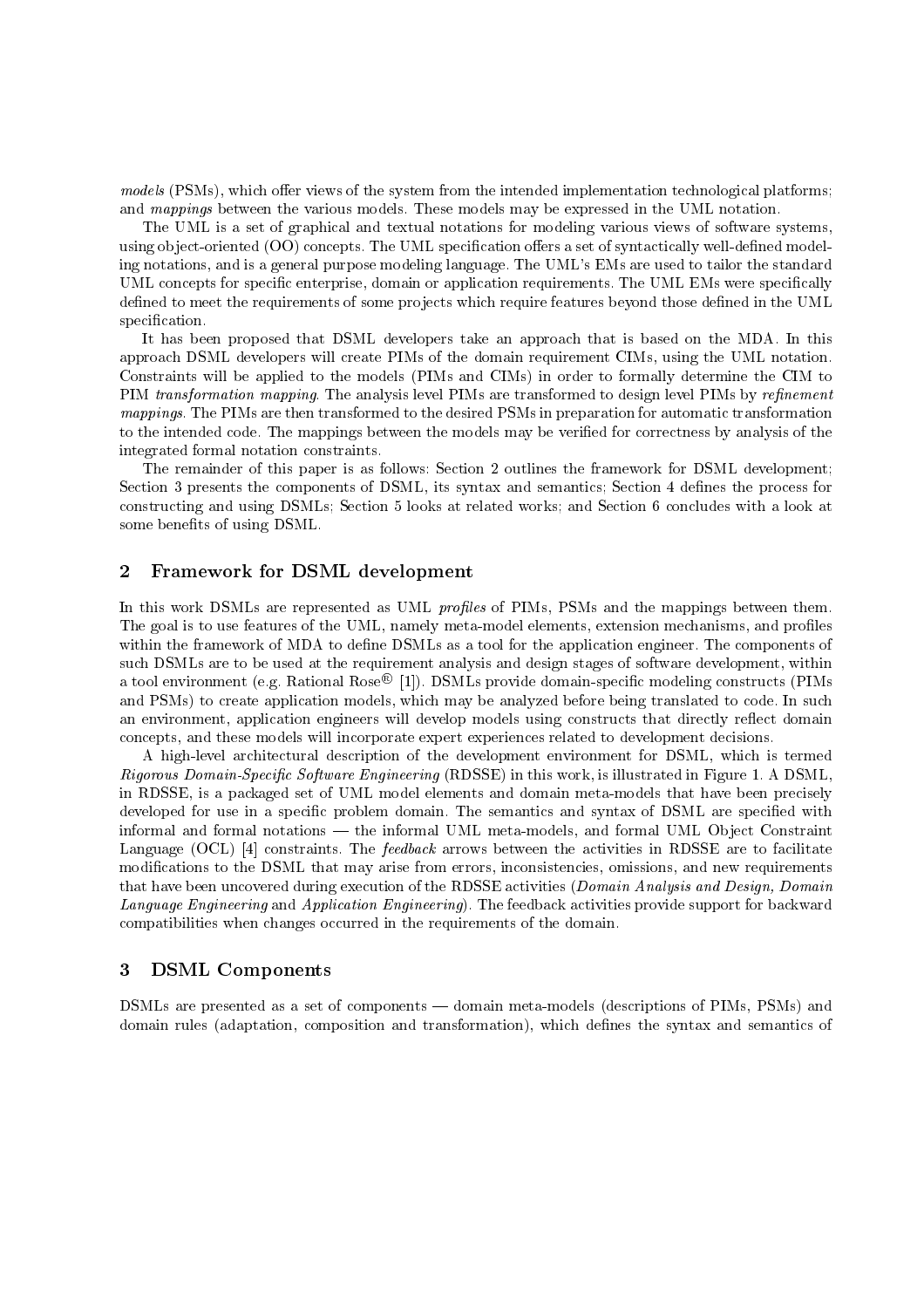

**Fig. 1.** Rigorous Domain Specific Software Engineering (RDSSE)

DSML. The relationships of DSML components are presented in Figure 2 as a UML profile (*DSML*) of profiles (*Stereotypes, Class Diagram meta-model*, etc.). The meta-models of the domain PIMs and PSMs  $\mathbf{a}$   $\mathbf{a}$   $\mathbf{a}$   $\mathbf{a}$   $\mathbf{a}$   $\mathbf{a}$   $\mathbf{a}$   $\mathbf{a}$   $\mathbf{a}$   $\mathbf{a}$   $\mathbf{a}$ 



  % 
-

# 3.1

Developers will select a subset of the UML models (class diagram, use case diagram, activity diagram,  $\mathbf{P}$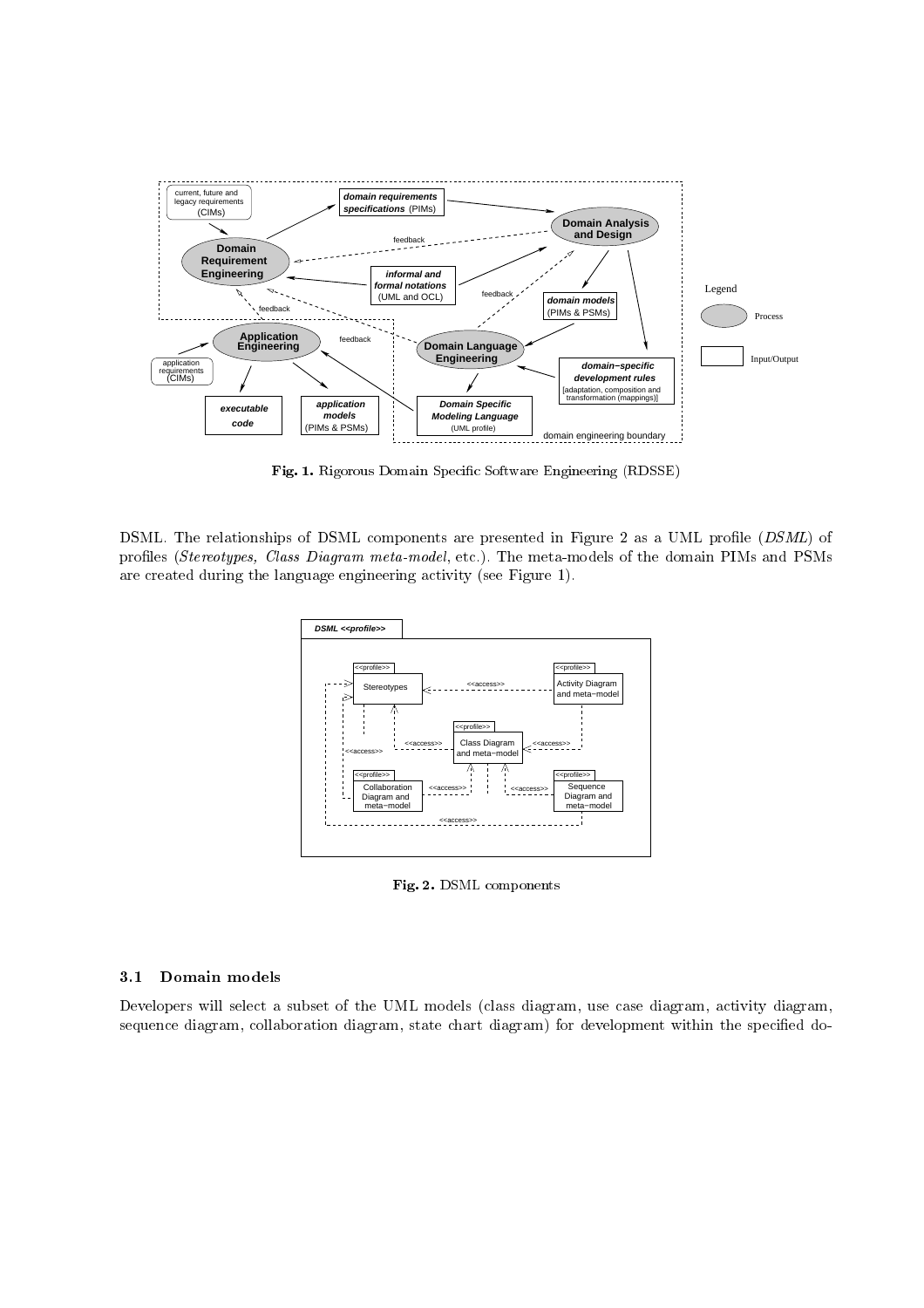main. Creation of domain models (PIMs and PSMs) is accomplished during the *Domain Analysis and* Design activity of Figure 1. For each type of model in the selected set of UML models; the commonalities (across all application models in the domain) are identified as *patterns* of the domain. These patterns of commonalities constitute the mandatory structure of the particular model for the domain. The variable components of the model are also included in the models, with rules (constraints) that specify how they should be structured with the common (pattern) components.

# $3.2$ The domain rules

During software development, developers will implicitly and explicitly apply rules in creating the models of the application. Some of these rules are from the requirements and others are from the experience gained from work on previous software development projects. In the *Domain Language Engineering* activity of Figure 1 the *Domain-Specific Development Rules* are used to define and constrain the syntax and semantics of the DSML, and specify the mappings for PIM to PIM and PIM to PSM transformations. The rules are applied to the concepts (static and dynamic) of the domain. Static concepts are the objects and associations, and dynamic concepts refer to system services of the domain. The rules are expressed as OCL statements (when possible, and as precise textual statements when not possible) in the stereotyped UML model elements.

In RDSSE Domain Language Engineering three types of rules are specified:

- 1. Adaptation Rules determine which UML model element a domain concept is to be mapped to, and the inherited syntax and semantics constraints.
- 2. Composition Rules determine which domain concepts are mandatory and optional in the application models of the domain. Execution of the composition rules leads to the definition of PIMs and PSMs that capture *patterns* in the domain. These rules result in the definition of composite domain concepts from elementary domain concepts.
- 3. Transformation Rules determine how the PIM to PIM, PIM to PSM and PSM to PSM mappings are conducted. The PIM to PIM and PSM to PSM transformation rules are of two types; model refinement and *model association* rules.

The domain rules also specify how models may be instantiated from the DSML meta-models (e.g. an instantiation of an application class diagram from the class diagram meta-model, or instantiation of an application model element from a stereotyped model element).

# **Stereotypes**  $3.3$

The Stereotypes profile of Figure 2 contains the domain-specific semantics as defined by the Domain-Specific Development Rules. The semantics is in the form of stereotype OCL constraints, denotational mappings, and precise textual statements. The stereotypes specify how UML meta-model elements are transformed into domain-specific meta-model elements by the application of the EMs (constraint, stereotype, and tag definition) in defining the semantics of the DSML. This is a PIM to PIM transformation.

An example of a stereotype for the *item* class of the *Checkin-Checkout* domain is presented in Table 1. The stereotype was developed for an example domain (*Checkin-Checkout* [3]). This domain is a family of applications that is characterized by a set of users who will be associated with the functions of checking in and checking out items. An example application in this domain is a car rental application that facilitates a customer (user) renting (checking out) a motor vehicle (item) and returning (checking in) a motor vehicle.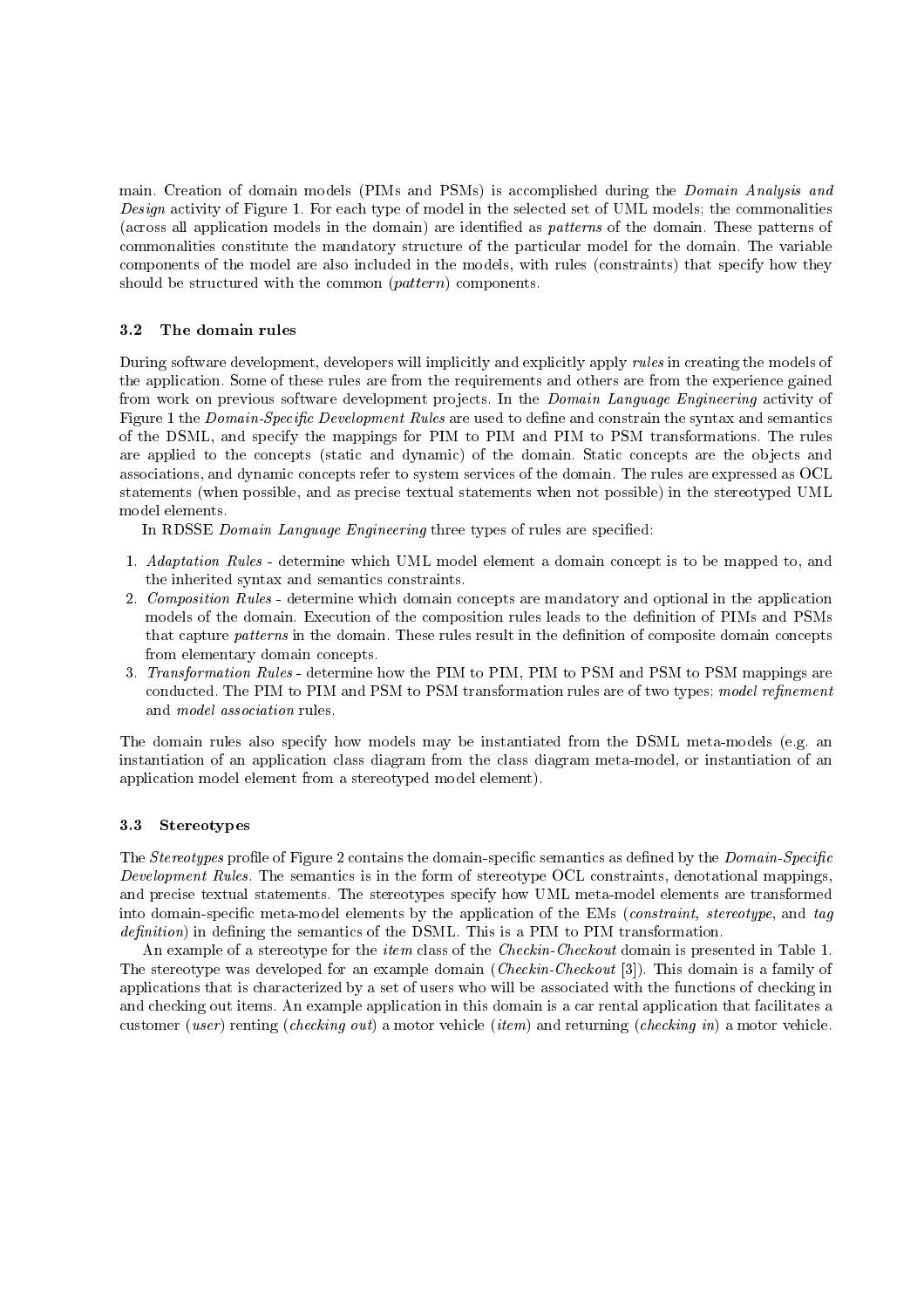The meta-attributes of the stereotyped model elements are explicitly assigned values that aid in the specialization of the model element semantic. he semantics of the stereotype  $(\ll$ *item* $)$  is defined by the inherited semantics of its: Base Class, and the semantics of the owned operations (request\_checkin, update\_item, create\_item and verify\_item). Stereotypes for the operations are also defined. The textual stereotypes may be represented in a graphical format. The graphical format present the stereotypes as *realized* specializations of the UML model elements' base classes.

| Table 1. Class Item stereotype |  |  |
|--------------------------------|--|--|
|--------------------------------|--|--|

| <b>Stereotype</b> item  |                                                              |
|-------------------------|--------------------------------------------------------------|
| <b>Base Class Class</b> |                                                              |
| ${\bf Parent}$          | N/A                                                          |
| Tag                     | mandatory                                                    |
|                         | Constraint context $\ll$ item $\gg$ inv:                     |
|                         | self.is $A$ bstract = false and                              |
|                         | self is $\epsilon$ is $\epsilon$ is $\epsilon$ = true and    |
|                         | self.is $Root = true$ and                                    |
|                         | self mandatory $=$ true and                                  |
|                         | self→isUnique(self.item_code) and                            |
|                         | self. $\ll$ user $\gg \rightarrow$ size() = 1) and           |
|                         | self. « description $\gg \rightarrow$ size( ) = 1 and        |
|                         | self. $\ll$ transaction $\gg \to$ size() $\geq 0$ ) and      |
|                         | self $\ll$ item category $\gg \rightarrow$ size() > 0 and    |
|                         | self $\ll$ item_code $\gg$ multiplicity = 1 and              |
|                         | self. $\ll$ item_code $\gg$ changeability = frozen and       |
|                         | self $\ll$ item code $\gg$ visibility = public and           |
|                         | $self. operation \rightarrow includes All (request_checkin,$ |
|                         | update_item, create_item, verify_item)                       |

#### $3.4$ Domain meta-models

The meta-models of RDSSE are specifically developed for the language engineering process, and are not intended to be explicitly used in *Application Engineering*. The meta-models are used by tool developers in interpreting the syntax of the DSML. In RDSSE meta-models are created with the defined domain stereotypes and UML model elements of the domain models. Each meta-model is a graphical description of the respective domain models, i.e. the meta-model represents the structural description of the domain model.

The meta-models of DSMLs (see Figure 2) are centered around the class diagram meta-model, as a complete domain class diagram captures information from multiple views of a software system. A complete domain CD is one in which all relevant classes, attributes, operation signatures, and associations are included. The un-ended lines of Figure 2 indicate there may be other sub-packages and relationships, (i.e. additional meta-model profiles) that are not shown in this particular description.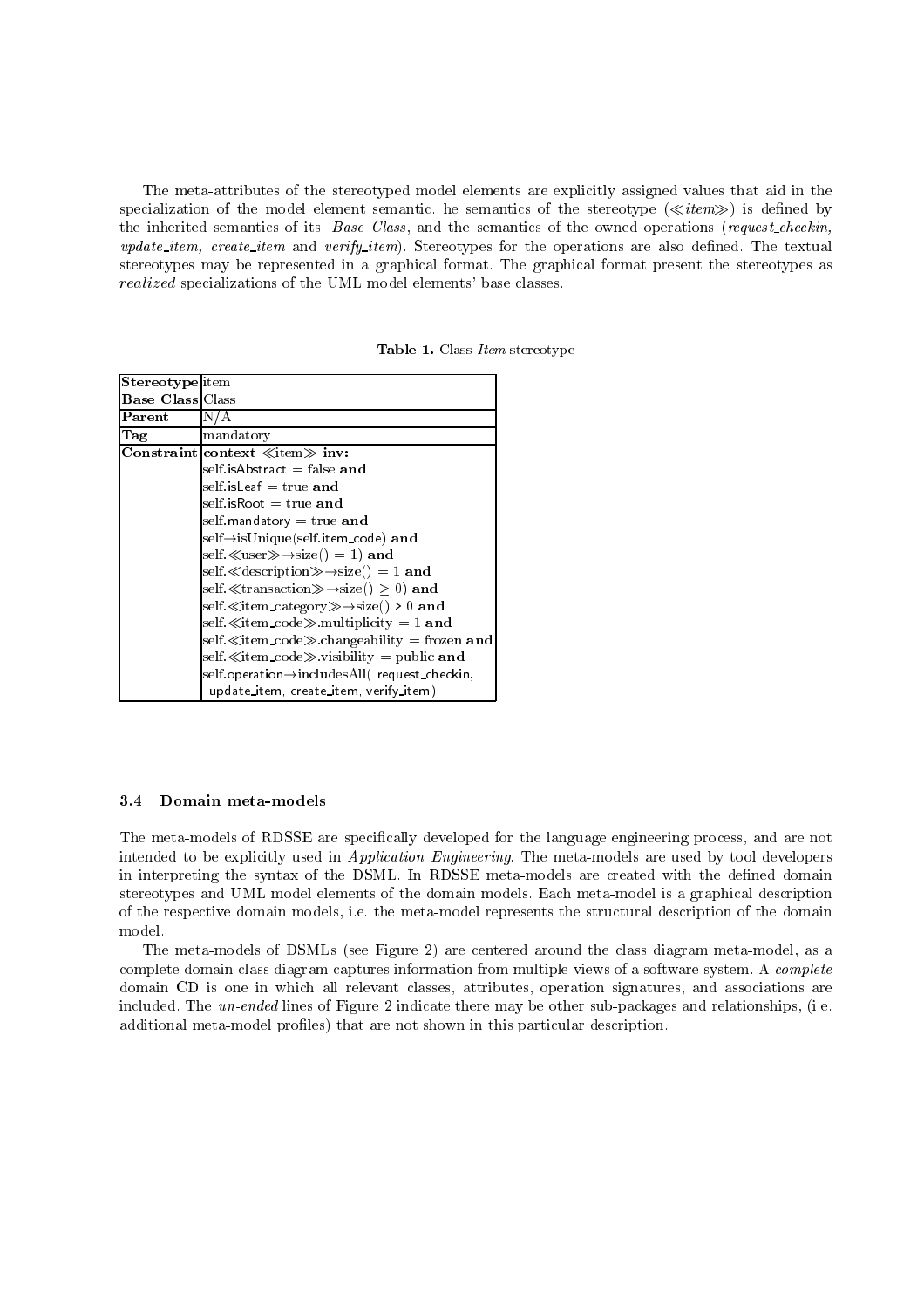# ————————————————————

In order for the development and use of DSMLs to be successful there has to be a well defined process for creating DSMLs. The process for engineering a DSML in this work is made up of six key tasks. This process, is illustrated in Figure 3 (reproduced from  $|3|$ ) in the form of an UML activity diagram. The six tasks associated with the development of DSML in the RDSSE are: (1) *Create SC* (Static Concept)  $\mathcal{A} = \{A_1, \ldots, A_{n-1}, \ldots, A_{n-1}, \ldots, A_{n-1}, \ldots, A_{n-1}, \ldots, A_{n-1}, \ldots, A_{n-1}, \ldots, A_{n-1}, \ldots, A_{n-1}, \ldots, A_{n-1}, \ldots, A_{n-1}, \ldots, A_{n-1}, \ldots, A_{n-1}, \ldots, A_{n-1}, \ldots, A_{n-1}, \ldots, A_{n-1}, \ldots, A_{n-1}, \ldots, A_{n-1}, \ldots, A_{n-1}, \ldots, A_{n-1}, \ldots, A_{n-1}, \ldots, A_{n$  $\sim$  0.000000 movement (b) + wenting  $\sim$  20 0.000000 movement (b) + wenting  $\sim$  20.000 movement



 % - -

The first two task of DSML development (*Create SC Stereotype* and *Create DC Stereotype*) are initiated - -- -\* \$ - activity of RDSSE because of the importance of the stereotype definition activity to DSML development, - - - - - - -- -\* ?-- \*\* -  &-  $\blacksquare$  . The set of the set of the set of the set of the set of the set of the set of the set of the set of the set of the set of the set of the set of the set of the set of the set of the set of the set of the set of the  $\alpha$  , and  $\alpha$  , and  $\alpha$  is a promoted by  $\alpha$  ,  $\beta$  ,  $\beta$  ,  $\beta$  ,  $\beta$  ,  $\beta$  ,  $\beta$  ,  $\beta$  ,  $\beta$  ,  $\beta$  ,  $\beta$  ,  $\beta$  ,  $\beta$  ,  $\beta$  ,  $\beta$  ,  $\beta$  ,  $\beta$  ,  $\beta$  ,  $\beta$  ,  $\beta$  ,  $\beta$  ,  $\beta$  ,  $\beta$  ,  $\beta$  ,  $\beta$  ,  $\$ 

Creation of the meta-models of the PIMs and PSMs is an activity that is described as *Define Graphical* roon for seen coughet and hologenesis riceoclusteries between rechter rin domain measure models are meended to \* - -- - - + - - -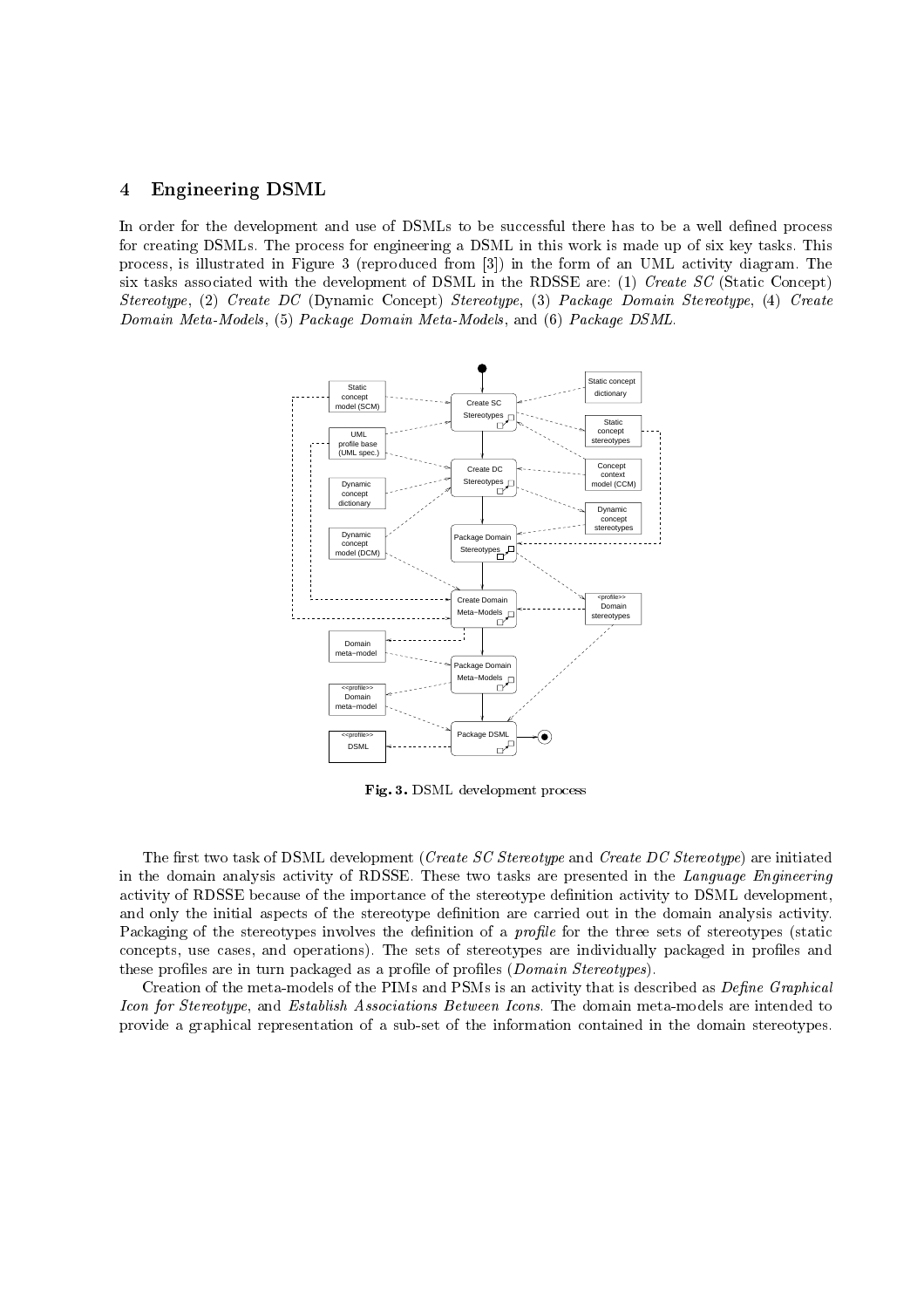Packaging of the meta-models is carried out in a similar manner to that of the domain stereotypes. Finally, packaging of the DSML is obtained by extending the meta-model profile package to include the DSML stereotype profile package. A detailed description of the processes for developing DSML in the RDSSE environment is presented in [3].

#### **Using DSML** 4.1

DSMLs, as presented in this work, are intended to be used by application engineers in a CASE tool environment. Tool developers would encode the DSML (syntax, semantics) in the CASE tool in a manner that is identical to that which is currently done with the UML specification, with one major exception. This exception is with respect to the domain pattern meta-models that constitute the syntax of the DSML. The meta-models and stereotypes capture development knowledge not present in the general purpose UML meta-model.

The semantics of a DSML is presented to a tool developer in the format of a set of stereotypes that are constrained by OCL expressions and denotational mappings. This is precise and is directed toward a single interpretation for each DSML element. Consequently, the encoding of the semantics of a DSML in all CASE tools will result in all such tools expressing the semantics of the DSML in an identical manner.

The stereotyped and UML generic icons for the DSML would be listed on the drawing palette of the DSML tool. The mandatory concepts may be presented in a different color or text font from that of the optional ones. The application developer would select the desired icons from the palette and place them in the workspace area. The tool would then automatically include the mandatory concepts associated with the selected icons. This process would continue until the developer has created models that satisfy the requirements for the application.

# $\overline{5}$ Related works

Sprinkle and Karsai [8] address the issue of upward compatibility of domain models, i.e., the preservation of semantics of old models in an evolved domain-specific language. The usage of domain-specific languages, in this case, visual languages, is very promising because of its incorporation of some fundamental domain concepts. But, this in itself can prove disadvantageous if the domain evolves, even worse if it evolves frequently. Old domain models might not adhere to the new/modified syntax/semantics of the evolved language. The paper introduces a meta-modeling language to aid in the domain evolution process, serving more as an interface and less as an automated transformation tool. It aids a meta-modeler in deriving algorithms for mappings of syntactical patterns of a language, which are described in the meta-model. These mappings are used to draw up a sequence of transforms to map the old domain models to their new counterparts. The language has strong roots in graph transformation and graph rewriting mechanisms.

Sprinkle and Karsai work is an important advancement step from our perspective. The domain evolution concept discussed correlates with the feedback arrows in the RDSSE process from the domain language engineering activity. Changes in the language should reflect in the new models developed and the old models that are reused. Though we have not defined how and what is involved in the feedback activities of RDSSE it is acknowledged that the ability to respond to language evolution is fundamental ti its successful and long term usage in software development. The work of Sprinkle and Karsai is of great relevance to our definition and use of DSML.

Dae-Kyoo, France and Ghosh [5] proposed the development of UML-based languages for specifying domain-specific patterns, which they term Role-Based Meta-modeling Language (RBML). In their work